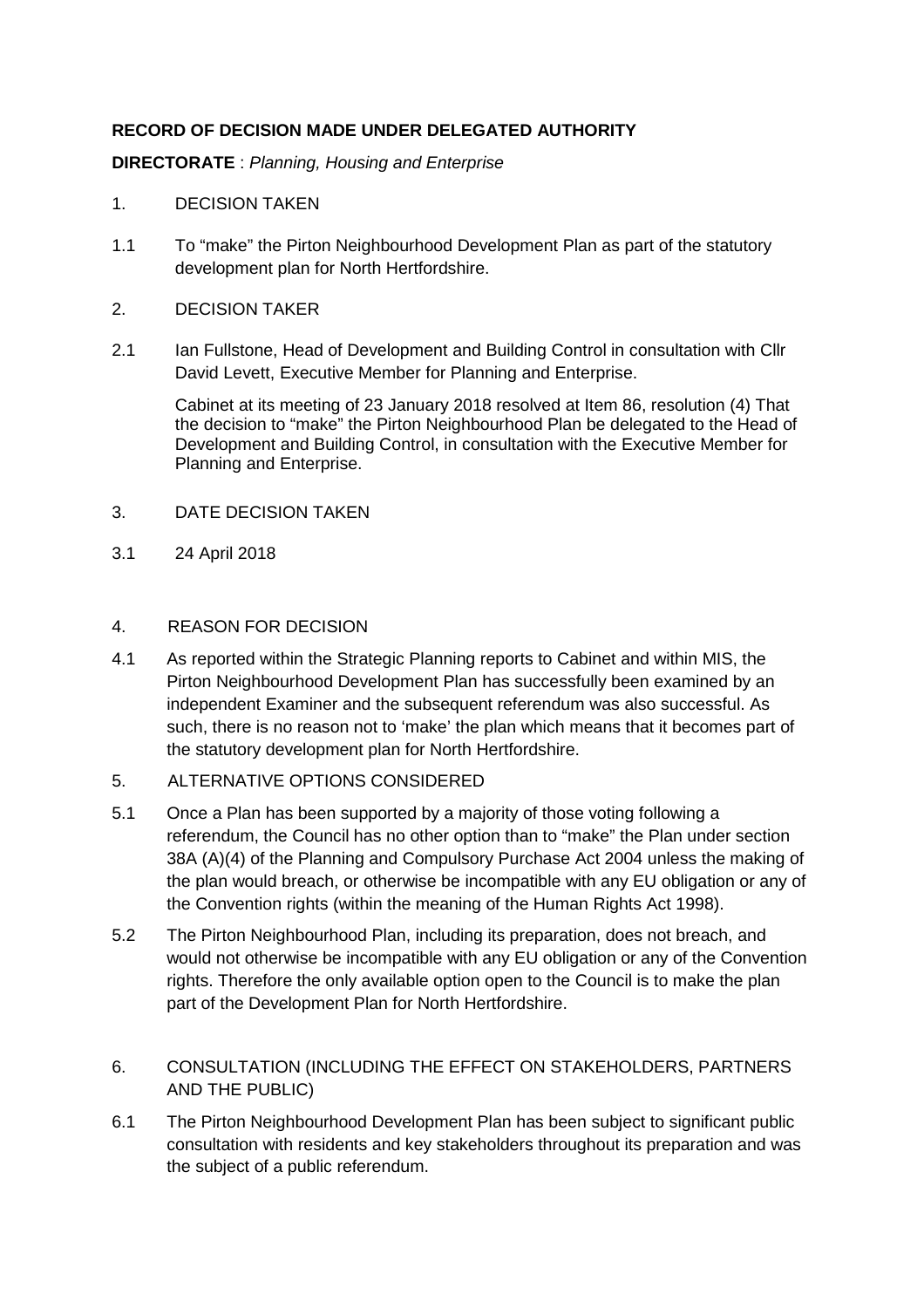## 7. RELEVANT CONSIDERATIONS

- 7.1 The Pirton Neighbourhood Development Plan was submitted to the Council for examination in October 2016 and was subsequently publicised for comments for 6 weeks between 9 February and 23 March 2017. An independent examiner, Ann Skippers MRTPI, was appointed by the Council in consultation with Pirton Parish Council to undertake the independent examination of the neighbourhood plan. The examiner's report concluded that subject to making some minor modifications, the neighbourhood plan met the "basic conditions" and should proceed to a referendum. A report was considered by Cabinet on 23 January 2018 where it was agreed that a referendum should be conducted and that the decision to "make" the Pirton Neighbourhood Development Plan should be delegated to the Head of Development and Building Control, in consultation with the Executive Member for Planning and Enterprise.
- 7.2 The referendum took place on 8 March 2018. The residents of Pirton Parish voted overwhelmingly in favour of the area's neighbourhood plan. In total, 520 people voted "yes", 18 people voted "no" and there was 1 rejected ballot paper. The turnout was 56.7% of the electorate. 96% of those voting voted in favour of the plan.
- 7.3 Once a Neighbourhood Plan has successfully passed all of the stages of preparation, including the Examination and the Referendum, it is "made" by the local planning authority. Once the neighbourhood plan is "made" it forms part of the statutory development plan and it will be a material planning consideration when considering development proposals in Pirton Parish.
- 8. LEGAL IMPLICATIONS
- 8.1 Section 38A(4)(a) of the Planning and Compulsory Purchase Act 2004 requires the Council to "make" the Neighbourhood Plan if more than half of those voting in the referendum have voted in favour. The Council is content that the Pirton Neighbourhood Development Plan meets the specified basic conditions , does not breach the European Convention on Human Rights and is not incompatible with EU obligations arising from the Habitats Regulations Assessments and other directives.
- 9. FINANCIAL IMPLICATIONS
- 9.1 The Ministry of Housing, Communities and Local Government (MHCLG) allocated funding until March 2018 to assist local planning authorities to meet the legislative duties in relation to neighbourhood plans. A claim has been submitted to the MHCLG for £20,000 in respect of the Pirton Neighbourhood Development Plan. There have been no announcements from the MHCLG in respect of funding for local planning authorities to support neighbourhood planning from April 2018.
- 10. RISK IMPLICATIONS
- 10.1 There are no direct risk implications from this report.
- 11. EQUALITIES IMPLICATIONS
- 11.1 In line with the Public Sector Equality Duty, public bodies must, in the exercise of their functions, give due regard to the need to eliminate discrimination, harassment, victimisation, to advance equality of opportunity and foster good relations between those who share a protected characteristic and those who do not.